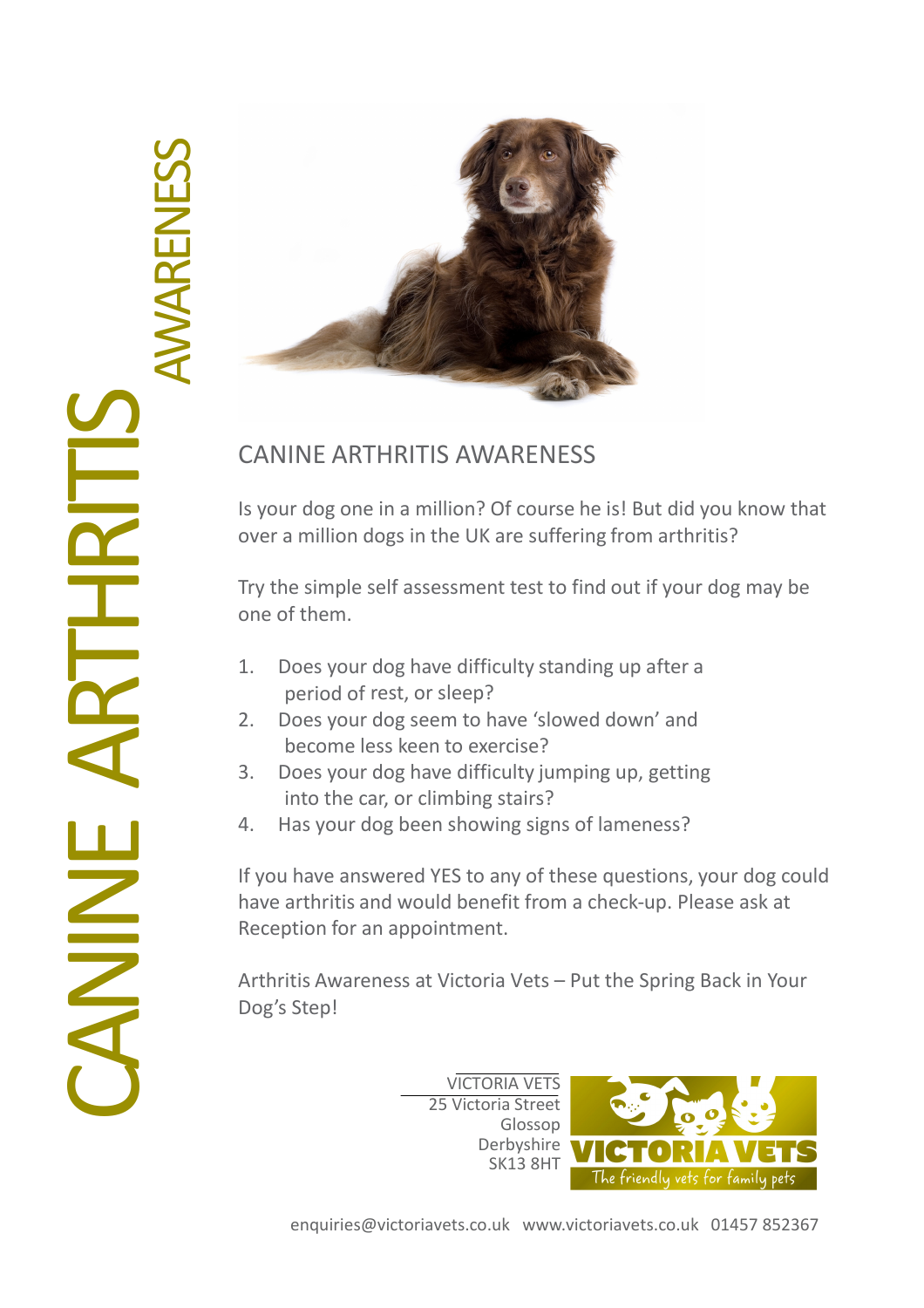## **NAS** Z  $\Box$  $\blacktriangleleft$ **RTHRITISS**<br>AVARENESS AWAREN ESS

## Managing Arthritis: The Three Point Plan

Thank you for bringing your dog for an arthritis check. Your dog's check up revealed that they are one of the one million + dogs in the UK suffering from canine arthritis. Just like arthritis in humans, this can affect one or more joints causing them to become inflamed and painful. Affected dogs are reluctant to move the painful joints and they may become stiff, especially after a period of rest. They may have difficulty climbing stairs, getting into the car or jumping onto the sofa, or they may simply not seem to enjoy walks and games as much as they once did.

Many caring owners don't realise that their dog is suffering from arthritis, putting the changes in their dog's behaviour down to old age. A three point treatment plan can relieve the signs of arthritis and help restore your dog's enjoyment of life. Most dogs respond extremely well to treatment and owners are frequently astonished and delighted by the new lease of life that treatment gives to their friend. Often it is only after owners see the changes following treatment that they realise just how much their dog's quality of life has been affected.

continues overleaf.....

VICTORIA VETS 25 Victoria Street Glossop Derbyshire SK13 8HT